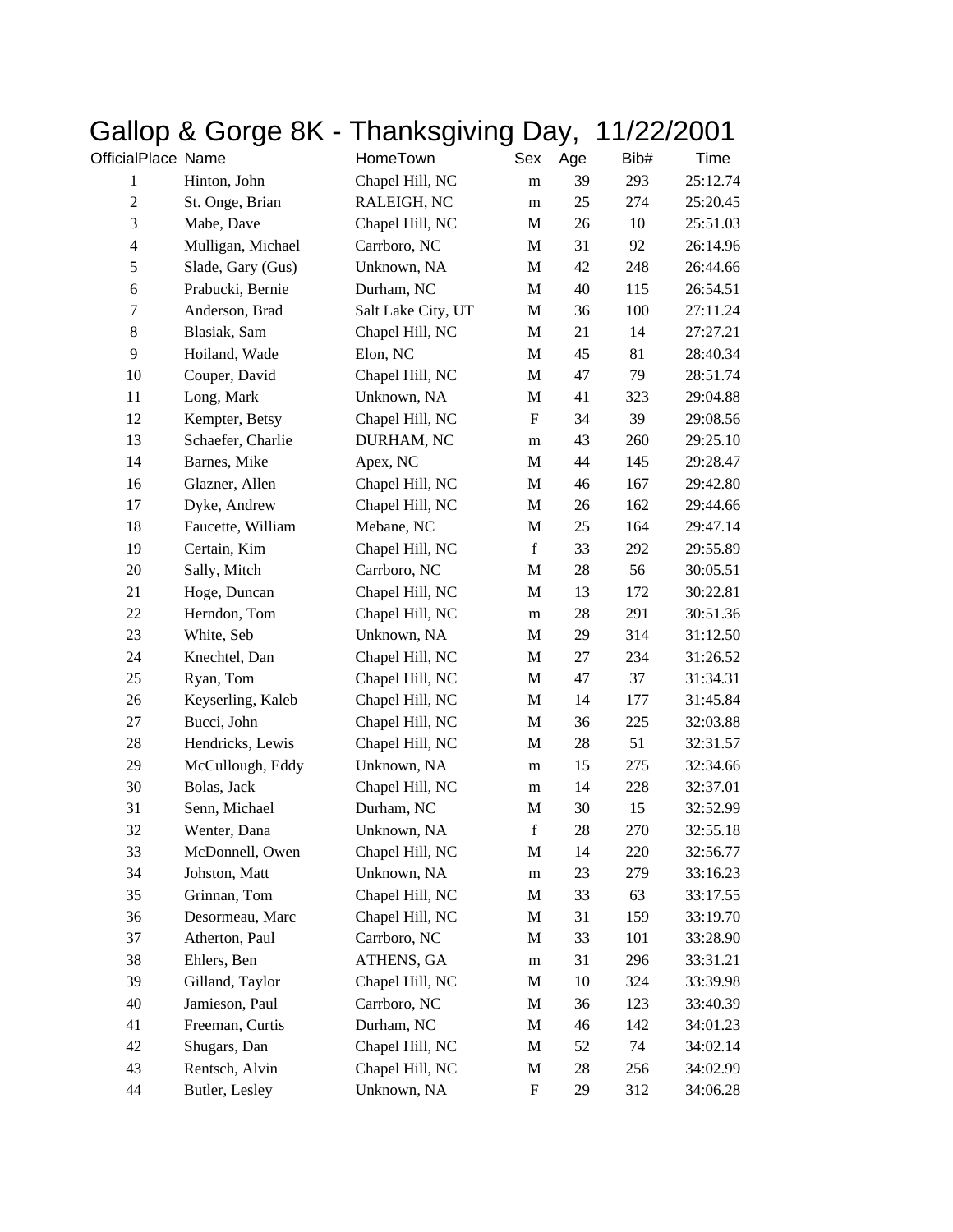| 45     | Greene-Roesel, Lauren | Carrboro, NC      | $\boldsymbol{\mathrm{F}}$ | 23     | 75  | 34:13.76 |
|--------|-----------------------|-------------------|---------------------------|--------|-----|----------|
| 46     | Marlowe, Bryan        | Spring Hope, NC   | M                         | 34     | 184 | 34:17.06 |
| 47     | Sigmund, Michael      | Unknown, NA       | M                         | 44     | 300 | 34:25.03 |
| 48     | Vann, William         | Chapel Hill, NC   | M                         | 53     | 121 | 34:26.62 |
| 49     | Retsch-Bogart, George | Chapel Hill, NC   | M                         | 49     | 86  | 34:32.96 |
| 50     | Dalton, Mathew        | Unknown, NA       | ${\bf m}$                 | 42     | 276 | 34:41.14 |
| 51     | MacKinnon, Bob        | Chapel Hill, NC   | M                         | 41     | 236 | 34:52.43 |
| 52     | Weiler, Tina          | Chapel Hill, NC   | $\boldsymbol{\mathrm{F}}$ | 28     | 229 | 34:54.04 |
| 53     | Alin, Anna            | Durham, NC        | $\boldsymbol{\mathrm{F}}$ | 33     | 143 | 34:54.32 |
| 54     | Curtin, Peter         | Chapel Hill, NC   | M                         | 15     | 97  | 34:54.57 |
| 55     | Aytur-Bucci, Semra    | Chapel Hill, NC   | $\boldsymbol{\mathrm{F}}$ | 32     | 226 | 34:58.32 |
| 56     | Leeper, Brenda        | Carrboro, NC      | $\boldsymbol{\mathrm{F}}$ | 42     | 29  | 34:59.41 |
| 57     | Wilkes, Bruce         | Hillsborough, NC  | M                         | 49     | 93  | 35:00.09 |
| 58     | Brusca, James         | Raleigh, NC       | M                         | 27     | 150 | 35:07.09 |
| 59     | Lowther, Nick         | Durham, NC        | M                         | 36     | 12  | 35:08.88 |
| 60     | Clifton, Greg         | Nashville, NC     | M                         | 37     | 120 | 35:09.23 |
| 61     | Monroe, Kelly         | Chapel Hill, NC   | $\boldsymbol{\mathrm{F}}$ | 38     | 124 | 35:11.78 |
| 62     | Lyons, Scott          | Unknown, NA       | ${\bf m}$                 | 36     | 280 | 35:13.35 |
| 63     | Collins, Scott        | Durham, NC        | M                         | 31     | 179 | 35:14.07 |
| 65     | Lee, Seulghee         | Unknown, NA       | m                         | 16     | 271 | 35:16.08 |
| 67     | Pearson, Chad         | Carrboro, NC      | M                         | 28     | 253 | 35:30.10 |
| 68     | Stephens, David       | Chapel Hill, NC   | M                         | 46     | 104 | 35:30.74 |
| 69     | Bloom, Kerry          | Chapel Hill, NC   | M                         | 47     | 71  | 35:36.34 |
| $70\,$ | Valley, Bob           | Chapel Hill, NC   | M                         | 47     | 211 | 35:53.61 |
| 71     | Bishop, Jessica       | Chapel Hill, NC   | $\boldsymbol{\mathrm{F}}$ | 26     | 9   | 35:54.46 |
| 72     | Duffy, Shannon        | Austin, TX        | $\boldsymbol{\mathrm{F}}$ | $28\,$ | 161 | 36:00.16 |
| 73     | King, Charles         | Unknown, NA       | M                         | 48     | 306 | 36:03.03 |
| 74     | Tucker, Bill          | Cary, NC          | M                         | 55     | 54  | 36:09.89 |
| 75     | Phillips, Jeff        | Carrboro, NC      | M                         | 40     | 214 | 36:14.73 |
| 76     | Willcox, Bill         | Chapel Hill, NC   | m                         | 44     | 268 | 36:16.36 |
| 77     | Monnig, Ruth          | Chapel Hill, NC   | $\mathbf f$               | 37     | 284 | 36:21.41 |
| 78     | Basso, Anne           | Raleigh, NC       | ${\bf F}$                 | 18     | 148 | 36:24.26 |
| 79     | Magers, Stephen       | Chapel Hill, NC   | M                         | 55     | 34  | 36:24.94 |
| 80     | Brown, Mike           | <b>GRAHAM, NC</b> | M                         | 35     | 325 | 36:25.50 |
| 81     | Moody, Robert         | Unknown, NA       | M                         | 38     | 301 | 36:27.31 |
| 82     | Bruno, John           | Chapel Hill, NC   | M                         | 36     | 246 | 36:39.76 |
| 83     | Keck, Frazier         | Chapel Hill, NC   | M                         | 40     | 322 | 36:42.94 |
| 84     | Huffman, Randy        | Unknown, NA       | m                         | 46     | 285 | 36:43.99 |
| 85     | Hailey, Ed            | Chapel Hill, NC   | M                         | 54     | 82  | 36:48.68 |
| 86     | Barker, Matt          | Irmo, SC          | M                         | 26     | 219 | 36:49.32 |
| 87     | Ciavatta, Dominic     | Chapel Hill, NC   | M                         | 34     | 73  | 36:53.26 |
| 88     | Hosman, Suzie         | Chapel Hill, NC   | F                         | 39     | 76  | 36:55.55 |
| 89     | Semes, Leo            | Birmingham, AL    | M                         | 52     | 67  | 36:58.06 |
| 90     | Hadden, Rebecca       | Carrboro, NC      | $\boldsymbol{\mathrm{F}}$ | 31     | 80  | 37:00.19 |
| 91     | Hoge, Steve           | Chapel Hill, NC   | M                         | 41     | 174 | 37:02.39 |
| 92     | Allen, Dwayne         | Unknown, NA       | ${\bf m}$                 | 38     | 272 | 37:03.42 |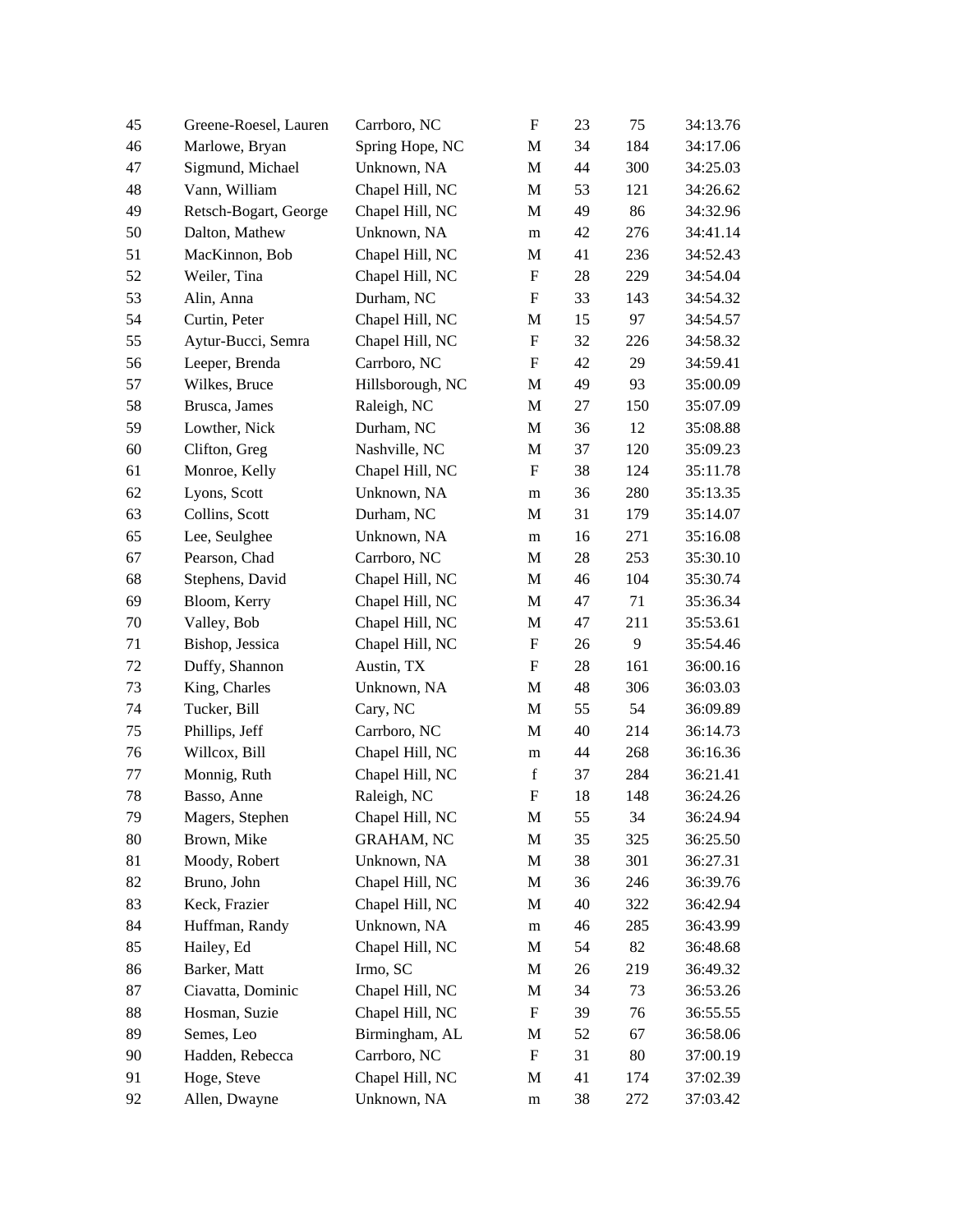| 93  | Delisle, Jayson       | Hillsborough, NC    | M                         | 26 | 218     | 37:17.61 |
|-----|-----------------------|---------------------|---------------------------|----|---------|----------|
| 94  | Kern, Robert          | Chapel Hill, NC     | M                         | 39 | 61      | 37:22.26 |
| 95  | Justus, Elizabeth     | Carrboro, NC        | $\mathbf F$               | 23 | 259     | 37:24.52 |
| 96  | Cook, Valerie         | Chapel Hill, NC     | $\mathbf F$               | 31 | 257     | 37:26.22 |
| 97  | Haggerty, Jack        | Chapel Hill, NC     | M                         | 56 | 98      | 37:27.47 |
| 98  | Chappell, Tim         | Nashville, NC       | M                         | 49 | 119     | 37:31.53 |
| 99  | Tucker, Thomas        | Unknown, NA         | M                         | 44 | 298     | 37:32.06 |
| 101 | Galperin, Tom         | Chapel Hill, NC     | M                         | 28 | 166     | 37:34.54 |
| 102 | Lewis, Carmen         | Chapel Hill, NC     | $\mathbf f$               | 40 | 265     | 37:40.43 |
| 103 | Sauer, Marie          | Charleston, SC      | $\boldsymbol{\mathrm{F}}$ | 38 | 201     | 37:40.91 |
| 104 | Potter, Heidi         | York, PA            | $\mathbf F$               | 35 | 112     | 37:50.67 |
| 105 | Behar, Jeffrey        | Charlottesville, VA | M                         | 36 | 149     | 37:53.22 |
| 106 | Northen, John         | Chapel Hill, NC     | M                         | 51 | 195     | 37:54.85 |
| 107 | Sargeant, Julie       | Unknown, NA         | $\mathbf F$               | 37 | 247     | 38:00.98 |
| 108 | Watson, Lea           | Chapel Hill, NC     | $\mathbf f$               | 37 | 266     | 38:03.98 |
| 109 | Coleman, Kevin        | Unknown, NA         | ${\rm m}$                 | 29 | 261     | 38:05.00 |
| 110 | Van Willigen, Hans    | Unknown, NA         | m                         | 63 | 263     | 38:07.83 |
| 111 | McIntson, Bob         | Chapel Hill, NC     | M                         | 46 | 237     | 38:11.23 |
| 112 | Kleinhammes, Alfred   | Chapel Hill, NC     | M                         | 50 | 216     | 38:12.63 |
| 113 | Dooley, Ray           | Chapel Hill, NC     | M                         | 48 | 83      | 38:13.34 |
| 114 | Steinberg, Susan      | Carrboro, NC        | $\mathbf F$               | 38 | 57      | 38:14.20 |
| 115 | Runkle, Paul          | Chapel Hill, NC     | M                         | 36 | 199     | 38:15.18 |
| 116 | Quinn, Mary Ellen     | Fort Collins, CO    | $\boldsymbol{\mathrm{F}}$ | 40 | 128     | 38:17.70 |
| 117 | Quinn, Colin          | Fort Collins, CO    | M                         | 43 | 131     | 38:18.52 |
| 118 | Pickles, Ray          | Durham, NC          | M                         | 37 | 235     | 38:19.73 |
| 119 | Kern, Michael         | Wooster, OH         | M                         | 62 | 68      | 38:24.03 |
| 121 | Cogswell, John        | Carrboro, NC        | M                         | 42 | 154     | 38:24.84 |
| 122 | Buley, Bruce          | Chapel Hill, NC     | M                         | 50 | 238     | 38:25.42 |
| 123 | Guery, Milton         | Chapel Hill, NC     | M                         | 35 | 168     | 38:32.23 |
| 124 | Murrah, Valerie       | Chapel Hill, NC     | $\boldsymbol{\mathrm{F}}$ | 50 | 137     | 38:33.79 |
| 125 | Wiltberger, Tom       | Carrboro, NC        | M                         | 32 | 13      | 38:37.82 |
| 127 | Kemper, April         | Winston Salem, NC   | $\mathbf F$               | 34 | 106     | 38:41.07 |
| 128 | Courtnage, Emily      | Chapel Hill, NC     | F                         | 25 | 157     | 38:43.44 |
| 129 | Blasiak, Rachel       | Chapel Hill, NC     | F                         | 16 | 43      | 38:44.58 |
| 130 | Bolas, Ellie          | Chapel Hill, NC     | $\boldsymbol{\mathrm{F}}$ | 17 | 108     | 38:44.94 |
| 131 | Duncan, Liza          | Chapel Hill, NC     | $\boldsymbol{\mathrm{F}}$ | 15 | 46      | 38:45.30 |
| 132 | Nadolski, Lindsey     | Chapel Hill, NC     | $\boldsymbol{\mathrm{F}}$ | 14 | 50      | 38:45.75 |
| 133 | Myers-Wood, Catherine | Chapel Hill, NC     | $\boldsymbol{\mathrm{F}}$ | 19 | 240     | 38:46.20 |
| 134 | Nadolski, Megan       | Chapel Hill, NC     | $\boldsymbol{\mathrm{F}}$ | 20 | 49      | 38:47.38 |
| 135 | Morelli, Dominic      | Chapel Hill, NC     | M                         | 44 | 187     | 38:49.83 |
| 136 | Crump, Carolyn        | Carrboro, NC        | F                         | 45 | 321     | 38:59.30 |
| 137 | Keenan, Heather       | Carrboro, NC        | $\boldsymbol{\mathrm{F}}$ | 40 | 217     | 39:11.50 |
| 138 | Schmurr, Brad         | Carrboro, NC        | M                         | 38 | $251\,$ | 39:11.97 |
| 139 | Swanstrom, Ron        | Chapel Hill, NC     | M                         | 51 | 232     | 39:13.97 |
| 140 | Barry, Edwin          | Raleigh, NC         | M                         | 26 | 147     | 39:15.86 |
|     |                       |                     |                           |    |         |          |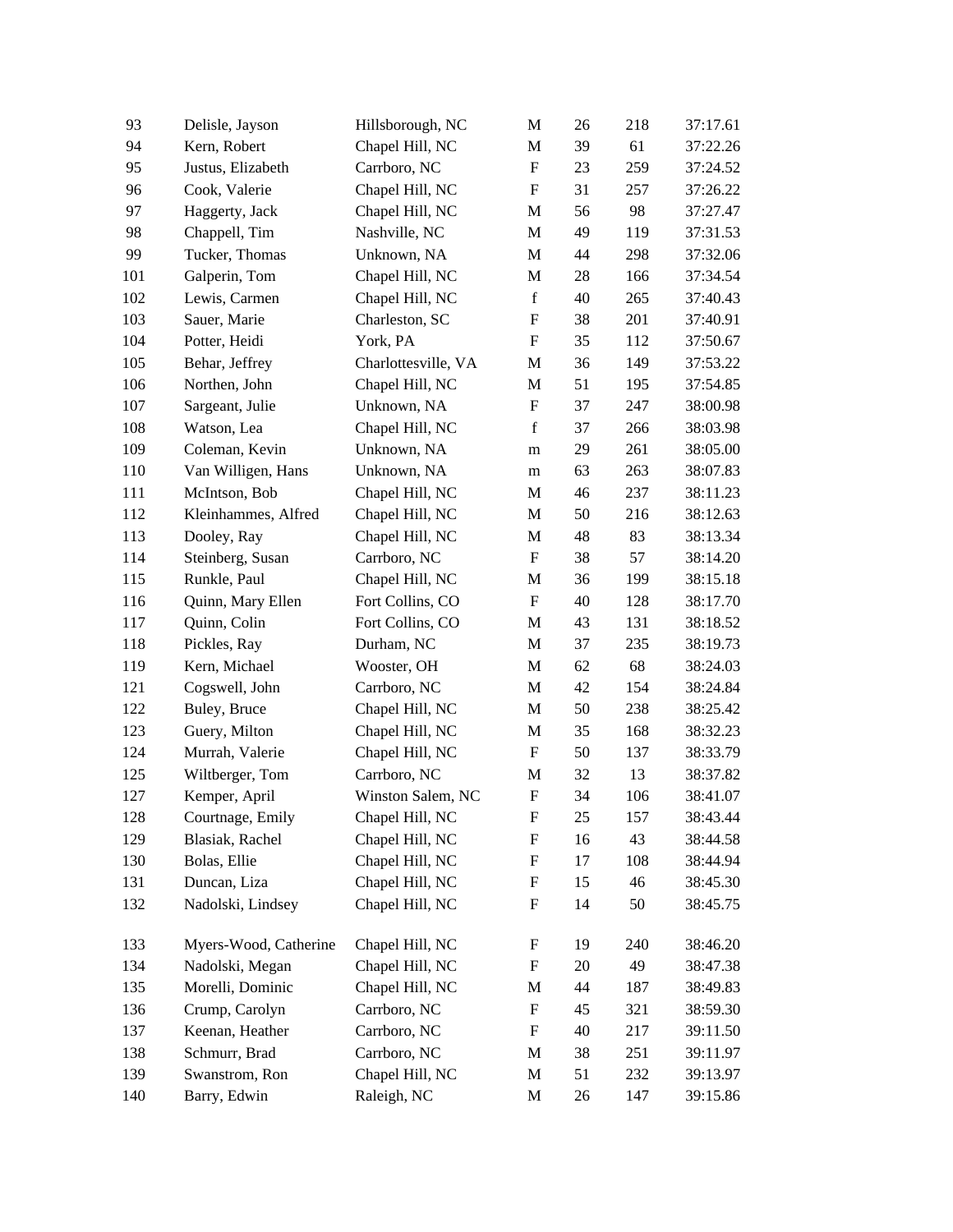| 141 | Tideman, Matthew     | Durham, NC         | M                         | 35             | 207            | 39:22.69 |
|-----|----------------------|--------------------|---------------------------|----------------|----------------|----------|
| 142 | Corey, Evan          | Carrboro, NC       | M                         | 19             | 245            | 39:54.76 |
| 143 | Evon, Donna          | Carrboro, NC       | $\mathbf F$               | 31             | 122            | 39:56.38 |
| 144 | Gilland, Paula       | Chapel Hill, NC    | $\boldsymbol{\mathrm{F}}$ | 37             | 59             | 39:58.28 |
| 145 | Hensler, Richard     | Unknown, NA        | M                         | 37             | 317            | 39:58.73 |
| 146 | Hensler, Maggie      | Unknown, NA        | $\mathbf F$               | 35             | 320            | 39:59.17 |
| 147 | Nolan, Roger         | Chapel Hill, NC    | M                         | 49             | 193            | 39:59.62 |
| 148 | Richey, Melissa      | Unknown, NA        | $\mathbf F$               | 29             | 313            | 40:04.06 |
| 149 | Dewoskin, Rob        | Unknown, NA        | ${\rm m}$                 | 53             | 295            | 40:04.83 |
| 150 | Keyserling, Thomas   | Chapel Hill, NC    | M                         | 47             | 178            | 40:20.39 |
| 151 | Francis, Tracy       | Carrboro, NC       | M                         | 39             | 133            | 40:26.85 |
| 152 | Melton, Claudia      | Durham, NC         | $\mathbf F$               | 45             | $\tau$         | 40:27.22 |
| 153 | Shannon, Tim         | Chapel Hill, NC    | M                         | 42             | 21             | 40:37.58 |
| 154 | Larimer, Kate        | Weston, FL         | $\mathbf F$               | 36             | 22             | 40:37.92 |
| 155 | Takada-Capel, Beniko | Carrboro, NC       | $\boldsymbol{\mathrm{F}}$ | 18             | 206            | 40:41.33 |
| 156 | Holsti, Maija        | Salt Lake City, UT | $\boldsymbol{\mathrm{F}}$ | 34             | 99             | 40:43.98 |
| 157 | Joseph, Steven       | Chapel Hill, NC    | M                         | 35             | 130            | 40:47.52 |
| 158 | Looby, Maureen       | Chapel Hill, NC    | $\mathbf F$               | 43             | 58             | 40:49.00 |
| 159 | May, Phil            | Chapel Hill, NC    | M                         | 43             | 60             | 40:54.97 |
| 161 | Leeper, Mike         | Carrboro, NC       | M                         | 47             | 30             | 40:58.66 |
| 162 | Mainil, Tricia       | Raleigh, NC        | F                         | 31             | 182            | 41:05.79 |
| 163 | Wasiolek, Sue        | Unknown, NA        | $\mathbf f$               | 46             | 290            | 41:10.74 |
| 164 | Christensen, Dale    | Unknown, NA        | M                         | 36             | 287            | 41:11.77 |
| 165 | Haagen, Rene         | Unknown, NA        | m                         | 27             | 277            | 41:12.21 |
| 166 | Colburn, Asher       | Chapel Hill, NC    | M                         | $8\,$          | 254            | 41:12.56 |
| 167 | McDonnell, Kevin     | Chapel Hill, NC    | M                         | $\overline{9}$ | 221            | 41:12.95 |
| 168 | Clarke, Mary         | Philadelphia, PA   | F                         | 21             | 126            | 41:18.41 |
| 169 | Montana, Todd        | Chapel Hill, NC    | M                         | 25             | 125            | 41:19.11 |
| 170 | Grizwin, Marsha      | Chapel Hill, NC    | $\mathbf F$               | 42             | 87             | 41:21.79 |
| 171 | Rich, Warren         | Unknown, NA        | M                         | 44             | 31             | 41:23.23 |
| 172 | Hopper, Kirsten      | Unknown, NA        | $\mathbf f$               | 37             | 283            | 41:28.20 |
| 173 | Brown, Melissa       | <b>GRAHAM, NC</b>  | ${\bf F}$                 | 32             | 316            | 41:33.05 |
| 174 | Blasiak, Rick        | Chapel Hill, NC    | $\mathbf M$               | 47             | 44             | 41:47.65 |
| 175 | Larimer, John        | Weston, FL         | M                         | 40             | 20             | 41:48.87 |
| 176 | Trautman, Juli       | Carrboro, NC       | $\boldsymbol{\mathrm{F}}$ | 24             | 252            | 41:56.66 |
| 177 | Reed, Wendy          | Carrboro, NC       | $\boldsymbol{\mathrm{F}}$ | 30             | 89             | 41:56.95 |
| 178 | Farrari, Jessica     | Chapel Hill, NC    | $\boldsymbol{\mathrm{F}}$ | 30             | 109            | 41:58.05 |
| 179 | Allee, Bill          | Chapel Hill, NC    | M                         | 53             | $\mathfrak{2}$ | 41:58.42 |
| 180 | Rosenhahn, Heidi     | Durham, NC         | $\boldsymbol{\mathrm{F}}$ | 24             | 94             | 42:04.83 |
| 181 | Dawson, Gavin        | Carrboro, NC       | M                         | 11             | 35             | 42:11.05 |
| 182 | Lazorko, Catherine   | Carrboro, NC       | $\boldsymbol{\mathrm{F}}$ | 37             | 299            | 42:12.73 |
| 183 | Naylor, Paul         | Durham, NC         | M                         | 64             | 192            | 42:14.10 |
| 184 | Allred, Jennifer     | Durham, NC         | F                         | 29             | 45             | 42:15.34 |
| 185 | Hoffman, Carolyn     | Raleigh, NC        | $\boldsymbol{\mathrm{F}}$ | 23             | 171            | 42:29.06 |
| 186 | Carpenter, Brian     | Unknown, NA        | M                         | 37             | 315            | 42:52.99 |
| 187 | Wakely, Melissa      | Chapel Hill, NC    | $\mathbf f$               | 35             | 282            | 43:01.37 |
|     |                      |                    |                           |                |                |          |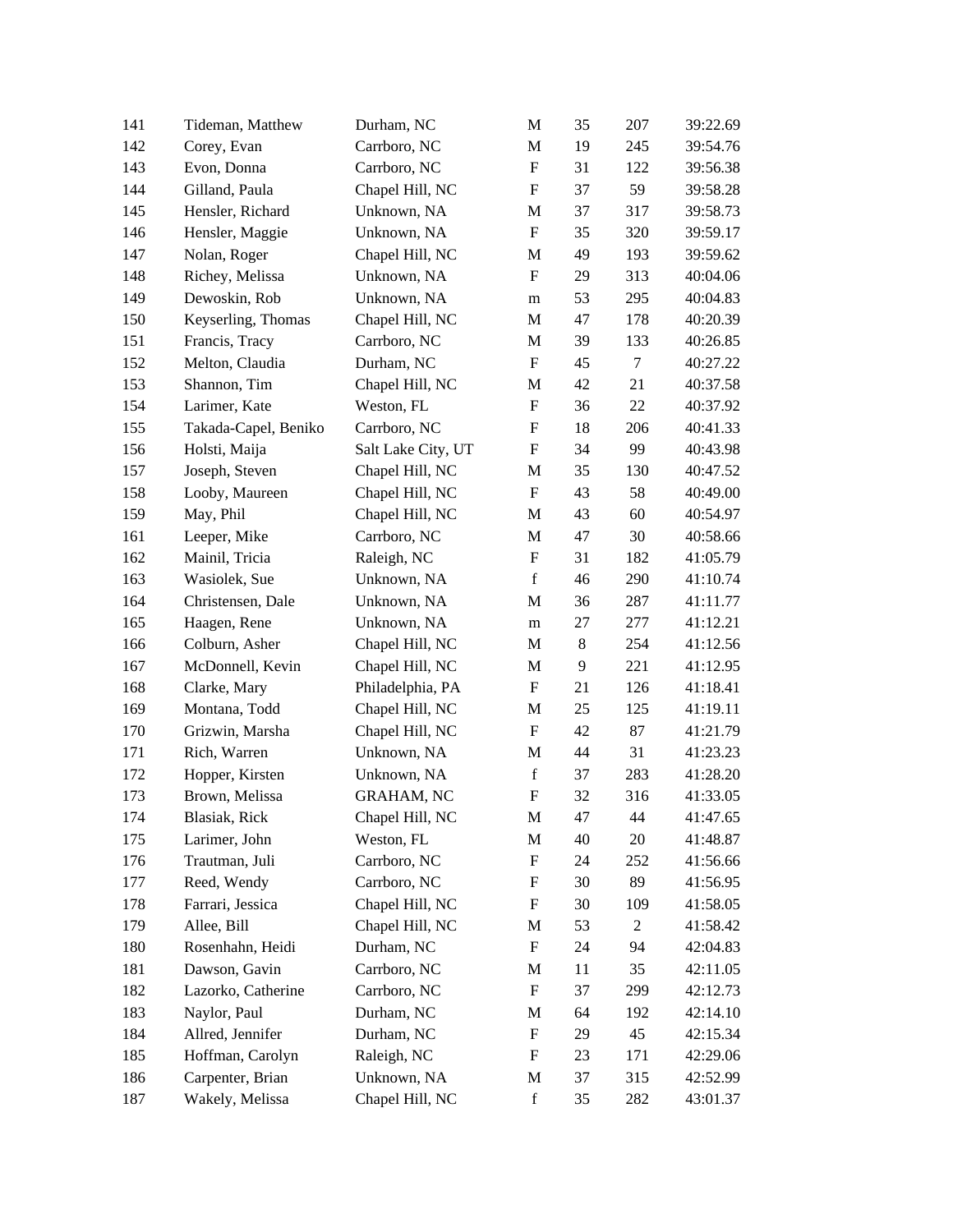| 189 | Peterson, Syd      | New York, NY     | M                         | 25  | 197            | 43:08.45 |
|-----|--------------------|------------------|---------------------------|-----|----------------|----------|
| 190 | Curtin, Alison     | Chapel Hill, NC  | $\mathbf F$               | 17  | 96             | 43:12.92 |
| 191 | Curtin, Michael    | Chapel Hill, NC  | M                         | 50  | 95             | 43:13.28 |
| 193 | Leeper, Rich       | Carrboro, NC     | M                         | 11  | 28             | 43:19.58 |
| 194 | Lamoureux, Jeff    | Unknown, NA      | m                         | 32  | 289            | 43:20.56 |
| 195 | Jesse, Traci       | Carrboro, NC     | $\boldsymbol{\mathrm{F}}$ | 31  | 105            | 43:21.04 |
| 196 | Henderson, Karla   | Durham, NC       | $\boldsymbol{\mathrm{F}}$ | 52  | 170            | 43:26.13 |
| 197 | Ehlers, Sarah      | ATHENS, GA       | $\boldsymbol{\mathrm{F}}$ | 31  | 297            | 43:30.00 |
| 198 | Colburn, Kate      | Unknown, NA      | $\boldsymbol{\mathrm{F}}$ | 45  | $\overline{4}$ | 43:34.83 |
| 199 | Potter, Kevin      | York, PA         | M                         | 35  | 111            | 43:36.02 |
| 200 | Metzger, Lou       | Hillsborough, NC | M                         | 40  | 110            | 43:37.01 |
| 201 | Bearman, Nathan    | Pittsboro, NC    | M                         | 31  | 231            | 43:38.87 |
| 202 | Bearman, Rachel    | Chapel Hill, NC  | $\boldsymbol{\mathrm{F}}$ | 31  | 230            | 43:39.27 |
| 203 | Obenshain, Beth    | Chapel Hill, NC  | F                         | 36  | 255            | 43:44.21 |
| 204 | Morris, Grace      | Chapel Hill, NC  | $\boldsymbol{\mathrm{F}}$ | 22  | 189            | 43:45.16 |
| 205 | McDonnell, Mary    | Chapel Hill, NC  | $\boldsymbol{\mathrm{F}}$ | 42  | 222            | 43:46.08 |
| 206 | Harris, Tracy      | Durham, NC       | $\boldsymbol{\mathrm{F}}$ | 24  | 90             | 43:55.40 |
| 207 | Brusca, Julie      | Raleigh, NC      | $\boldsymbol{\mathrm{F}}$ | 60  | 151            | 44:04.12 |
| 208 | Brusca, Suzy       | Raleigh, NC      | $\boldsymbol{\mathrm{F}}$ | 33  | 152            | 44:23.39 |
| 209 | Gunn, Kevin        | Carrboro, NC     | M                         | 34  | 113            | 44:25.20 |
| 210 | Bonsell, Shawn     | Unknown, NA      | m                         | 34  | 262            | 44:30.70 |
| 211 | Shaffer, Susan     | Chapel Hill, NC  | $\boldsymbol{\mathrm{F}}$ | 42  | 78             | 44:31.67 |
| 212 | Montague, Shannon  | RALEIGH, NC      | F                         | 27  | 88             | 44:32.23 |
| 215 | bandit 2, bandit,  | Unknown, NA      | ${\rm m}$                 | 101 | 399            | 44:47.33 |
| 216 | Corzine, Gillian   | Pittsboro, NC    | $\boldsymbol{\mathrm{F}}$ | 34  | 84             | 45:00.03 |
| 217 | Schell, Kim        | Chapel Hill, NC  | $\boldsymbol{\mathrm{F}}$ | 42  | 52             | 45:11.07 |
| 218 | Rohler, Rebecca    | Unknown, NA      | $\mathbf f$               | 36  | 288            | 45:24.95 |
| 219 | Lee, Nooree        | Unknown, NA      | m                         | 17  | 273            | 45:25.62 |
| 220 | Bell, Gerald       | Chapel Hill, NC  | M                         | 63  | 36             | 45:44.30 |
| 221 | Wilkinson, Kari    | Mebane, NC       | $\mathbf F$               | 40  | 3              | 45:47.15 |
| 222 | Harris, Myra       | Durham, NC       | $\mathbf F$               | 56  | 91             | 45:47.50 |
| 223 | bandit 1, bandit   | Unknown, NA      | ${\bf m}$                 | 101 | 400            | 45:48.41 |
| 224 | Earnhardt, Bill    | RALEIGH, NC      | $\mathbf M$               | 53  | 304            | 46:02.79 |
| 225 | Hawley, Dawna      | Chapel Hill, NC  | $\boldsymbol{\mathrm{F}}$ | 31  | 169            | 46:06.64 |
| 226 | Collins, Leslie    | Durham, NC       | $\boldsymbol{\mathrm{F}}$ | 38  | 156            | 46:07.34 |
| 227 | McChesney, Carrie  | Chapel Hill, NC  | F                         | 47  | 233            | 46:11.80 |
| 228 | Lester, Judy       | Chapel Hill, NC  | $\boldsymbol{\mathrm{F}}$ | 44  | 85             | 46:29.44 |
| 229 | Roggenbuck, Sharon | Hillsborough, NC | F                         | 63  | 55             | 46:30.95 |
| 230 | Kennedy, Kate      | Unknown, NA      | $\mathbf f$               | 35  | 267            | 46:42.98 |
| 231 | Horton, Julie      | Chapel Hill, NC  | $\boldsymbol{\mathrm{F}}$ | 45  | 102            | 47:03.78 |
| 232 | Beard, William     | Chapel Hill, NC  | M                         | 49  | 103            | 47:04.14 |
| 233 | Hatzell, Theresa   | Unknown, NA      | $\boldsymbol{\mathrm{F}}$ | 38  | 302            | 47:07.93 |
| 234 | Nutley, Tara       | Chapel Hill, NC  | $\boldsymbol{\mathrm{F}}$ | 34  | 64             | 47:08.30 |
| 235 | Lefko, Mike        | High Point, NC   | M                         | 32  | 180            | 47:15.58 |
| 236 | Nadolski, Keith    | Chapel Hill, NC  | M                         | 52  | 47             | 47:17.66 |
| 237 | Shaw, Russ         | Chapel Hill, NC  | ${\bf m}$                 | 52  | 48             | 47:18.76 |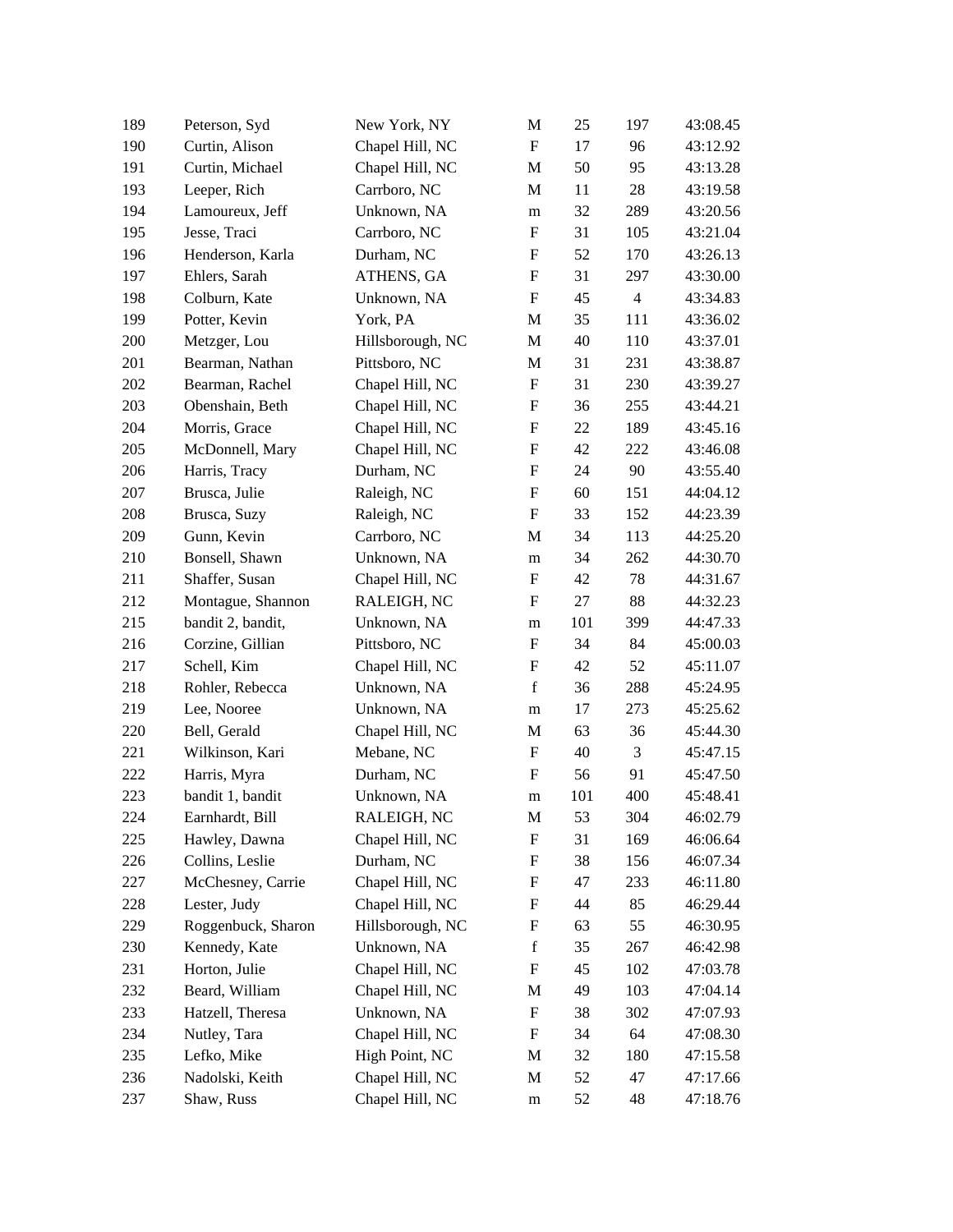| 238 | Criswell, David                          | Durham, NC          | M                         | 38     | 158     | 47:19.14 |
|-----|------------------------------------------|---------------------|---------------------------|--------|---------|----------|
| 239 | Clarke, Jay                              | Unknown, NA         | M                         | 34     | 318     | 47:20.05 |
| 240 | MengBehar, Millicent                     | Charlottesville, VA | $\mathbf F$               | 35     | 186     | 47:23.64 |
| 241 | Ashley, Phil                             | Rochester, NY       | M                         | 54     | 144     | 47:25.67 |
| 242 | Frazier, Mike                            | Durham, NC          | M                         | 45     | 250     | 47:56.81 |
| 243 | Camron, Elaine                           | Chapel Hill, NC     | $\boldsymbol{\mathrm{F}}$ | 48     | 42      | 47:59.52 |
| 244 | Tuskey, Mark                             | Chapel Hill, NC     | M                         | 48     | 209     | 48:00.05 |
| 245 | McGuffin, Nancy                          | Chapel Hill, NC     | $\boldsymbol{\mathrm{F}}$ | 40     | 77      | 48:11.28 |
| 246 | Stephenson, Robin                        | Unknown, NA         | $\mathbf f$               | 35     | 294     | 48:17.36 |
| 248 | Buchman, Liz                             | Chapel Hill, NC     | $\boldsymbol{\mathrm{F}}$ | 37     | 141     | 48:36.77 |
| 249 | Buchman, Craig                           | Chapel Hill, NC     | M                         | 37     | 140     | 48:37.18 |
| 250 | Sullivan, Annie                          | Chapel Hill, NC     | $\mathbf F$               | 42     | 205     | 48:37.57 |
| 251 | Resnick, Jared                           | Chapel Hill, NC     | M                         | 33     | 18      | 48:43.42 |
| 253 | Van Willigen, Rika                       | Unknown, NA         | $\mathbf f$               | 63     | 264     | 49:08.72 |
| 254 | Newton, Kathi                            | Unknown, NA         | $\mathbf f$               | 38     | 286     | 49:17.40 |
| 255 | Seiger, Jennifer                         | Cary, NC            | $\boldsymbol{\mathrm{F}}$ | 37     | 202     | 49:22.00 |
| 256 | Tufts, Richard                           | Durham, NC          | M                         | 27     | 208     | 49:23.69 |
| 257 | Waddell, Christina                       | Leesburg, NC        | $\boldsymbol{\mathrm{F}}$ | $28\,$ | 213     | 49:28.60 |
| 258 | Whitmore, Sarah                          | Chapel Hill, NC     | $\boldsymbol{\mathrm{F}}$ | 55     | 239     | 49:28.98 |
| 259 | Eastin, Kevin                            | Chapel Hill, NC     | M                         | 30     | 17      | 49:57.06 |
| 260 | Tauriainen, Sarah                        | Durham, NC          | F                         | 37     | 139     | 50:01.06 |
| 261 | Davis, Steve                             | Durham, NC          | m                         | 40     | 138     | 50:05.29 |
| 262 | Morelli, Nana                            | Chapel Hill, NC     | F                         | 43     | 188     | 50:05.75 |
| 263 | Tuskey, Pam                              | Greensboro, NC      | F                         | 29     | 210     | 50:24.57 |
| 265 | Bales, Susan                             | Unknown, NA         | $\boldsymbol{\mathrm{F}}$ | 27     | 303     | 50:44.84 |
| 266 | Sulzbach, Sara                           | Chapel Hill, NC     | F                         | 32     | 40      | 50:45.22 |
| 267 | Johnson, David                           | Chapel Hill, NC     | M                         | 31     | 41      | 50:49.62 |
| 268 | Grinnan, Marybeth                        | Chapel Hill, NC     | $\mathbf F$               | 33     | 62      | 50:50.12 |
| 269 | Mcdonald, Jean                           | Unknown, NA         | ${\rm m}$                 | 40     | 281     | 51:00.63 |
| 270 | Maddox, Amy                              | Carrboro, NC        | F                         | 26     | 117     | 51:04.69 |
| 271 | English, Abigail                         | Chapel Hill, NC     | F                         | 51     | 118     | 51:17.54 |
| 272 | Coucoulas-Knight, Andrea Chapel Hill, NC |                     | $\boldsymbol{\mathrm{F}}$ | 31     | $\,8\,$ | 51:17.96 |
| 273 | Topper, Leana                            | Chapel Hill, NC     | F                         | 33     | 114     | 51:18.37 |
| 274 | McLeod, Silvia                           | Tallahassee, FL     | $\boldsymbol{\mathrm{F}}$ | 47     | 185     | 51:23.94 |
| 275 | Northen, Lindsay                         | Chapel Hill, NC     | $\boldsymbol{\mathrm{F}}$ | 20     | 196     | 51:35.42 |
| 276 | Robertson, Ashley                        | Chapel Hill, NC     | F                         | 24     | 198     | 51:41.55 |
| 277 | Haagen, Michell                          | Unknown, NA         | $\mathbf f$               | 28     | $278\,$ | 51:41.91 |
| 278 | Semone, Sean                             | Chapel Hill, NC     | M                         | 31     | 203     | 52:52.22 |
| 279 | Enns, Charleen                           | Chapel Hill, NC     | $\boldsymbol{\mathrm{F}}$ | 28     | 163     | 53:03.02 |
| 280 | Vitali, Lora                             | Tallahassee, FL     | $\boldsymbol{\mathrm{F}}$ | 40     | 212     | 53:03.33 |
| 281 | Dawson, Kim                              | Carrboro, NC        | $\boldsymbol{\mathrm{F}}$ | 43     | 33      | 53:21.41 |
| 282 | Dawson, Jim                              | Carrboro, NC        | M                         | 44     | 32      | 53:30.28 |
| 283 | Holsti, Ole                              | Chapel Hill, NC     | M                         | 68     | 66      | 53:31.70 |
| 284 | Granda, Kaitlyn                          | Chapel Hill, NC     | $\boldsymbol{\mathrm{F}}$ | 38     | 129     | 53:32.57 |
| 285 | Schimmelfing, Anna                       | Chapel Hill, NC     | $\boldsymbol{\mathrm{F}}$ | 16     | 249     | 53:37.34 |